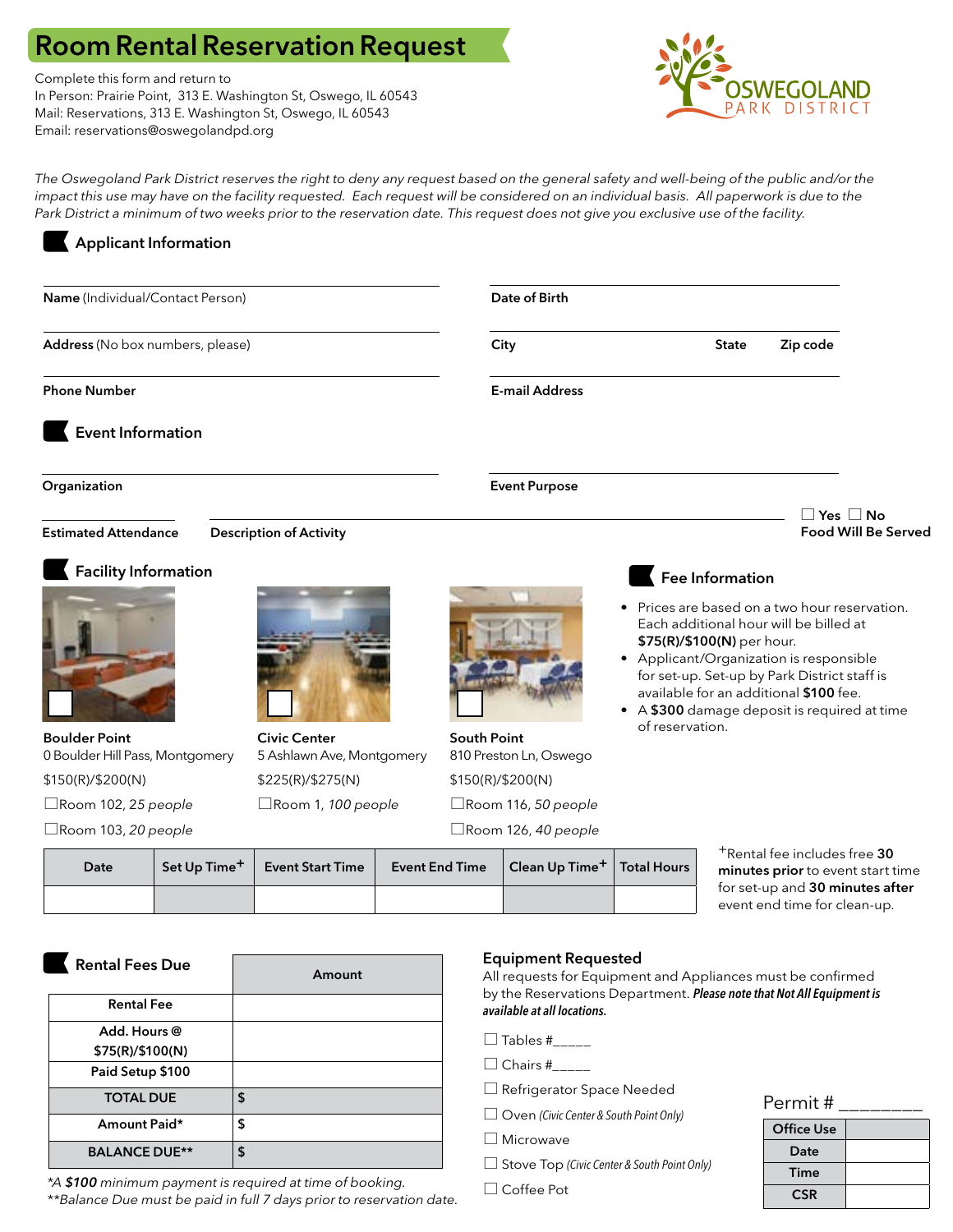| Payment      | Circle type | <b>VISA BROWN</b><br>$\sum_{\text{mostercard}}$<br>omeren<br>Esuec | <b>CASH</b> | <b>CHECK:</b><br>Please provide driver's license number if paying by check |
|--------------|-------------|--------------------------------------------------------------------|-------------|----------------------------------------------------------------------------|
| Card number  |             | <b>Expiration Date</b>                                             | <b>CVV</b>  |                                                                            |
| Name on card |             | Authorized Signature                                               |             |                                                                            |

# WAIVER AND HOLD HARMLESS AGREEMENT

*I understand that the Oswegoland Park District will not be responsible for any property left unattended in the facility, and that I am responsible for reporting incidents of vandalism or illegal activity in the facility by calling 911.* 

In addition, I declare that the information contained in this application is true and correct to the best of my knowledge. I hereby attest *that I am at least 21 years of age and authorized to bind the event, sponsor, and/or its employees, agents or volunteers associated or to be associated with the activity for which approval is being sought to the terms of this agreement. I agree to reimburse the Oswegoland Park District for any and all loss incurred by it in repairing or replacing damage to Oswegoland Park District property proximately caused by the applicant, its officers, employees, agents, monitors, or any other persons attending or forming the special event or rental who were or should have been under my control. I further agree to defend without costs, indemnify, and hold harmless the Oswegoland Park District, its officers, agents, and employees from any liability to any persons, damages, losses, or injuries arising out of, or alleged to arise out of, the event which was proximately caused by the actions of the applicant, its officers, employees, agenda, including monitors or persons attending or joining in the event who were responsible or should have been under the control of the applicant.*

*I have read and understand all regulations/requirements/agreements pertaining to my reservation and will be responsible for relaying this information to the members of my group/organization. I do hereby agree to abide by all federal, state, local and Park District laws, ordinances, rules and regulations and agree to meet all requirements for documentation, certification, licensing, financial responsibility and all other aspects of staging a special event/rental request on Oswegoland Park District property. I understand that lack of meeting all requirements may result in the denial or cancellation of the proposed rental request. In the event that information provided on this form changes or your event is cancelled, please inform Oswegoland Park District in writing at least 7 (seven) days prior to the event to reschedule.*

*I understand that violation of this agreement and/or the guidelines may result in my group/organization being billed for damages, repairs*  and/or cleaning of the facility due to misuse, as well as loss of the privilege to use Park District facilities. I agree to pay any incurred rental *fees prior to each rental date.*

| Applicant Signature | Date |
|---------------------|------|
|                     |      |

| For Office Use Only                   |                                                                                                                                                                                                                                | Approved By: ___________________<br>Date Entered: The Contract of the Contract of the Contract of the Contract of the Contract of the Contract of the Contract of the Contract of the Contract of the Contract of the Contract of the Contract of the Contract of |
|---------------------------------------|--------------------------------------------------------------------------------------------------------------------------------------------------------------------------------------------------------------------------------|-------------------------------------------------------------------------------------------------------------------------------------------------------------------------------------------------------------------------------------------------------------------|
|                                       |                                                                                                                                                                                                                                | Amount Due Per Rental \$                                                                                                                                                                                                                                          |
| □ Copy to "Reservations" Email        |                                                                                                                                                                                                                                | Cleaning Charge \$                                                                                                                                                                                                                                                |
| $\Box$ Copy to Staff Member Scheduled |                                                                                                                                                                                                                                | Set-Up Charge \$                                                                                                                                                                                                                                                  |
| $\Box$ Paid Set-Up                    |                                                                                                                                                                                                                                | Amount Paid \$                                                                                                                                                                                                                                                    |
|                                       |                                                                                                                                                                                                                                | Balance Due \$<br>Date Balance Due: The Contract of the Contract of the Contract of the Contract of the Contract of the Contract of the Contract of the Contract of the Contract of the Contract of the Contract of the Contract of the Contract                  |
| $\Box$ Damage Deposit Held (\$300)?   | Date Returned: The Contract of the Contract of the Contract of the Contract of the Contract of the Contract of the Contract of the Contract of the Contract of the Contract of the Contract of the Contract of the Contract of |                                                                                                                                                                                                                                                                   |
| $\Box$ Charge for Damage Incurred?    | Damage Amount \$                                                                                                                                                                                                               |                                                                                                                                                                                                                                                                   |